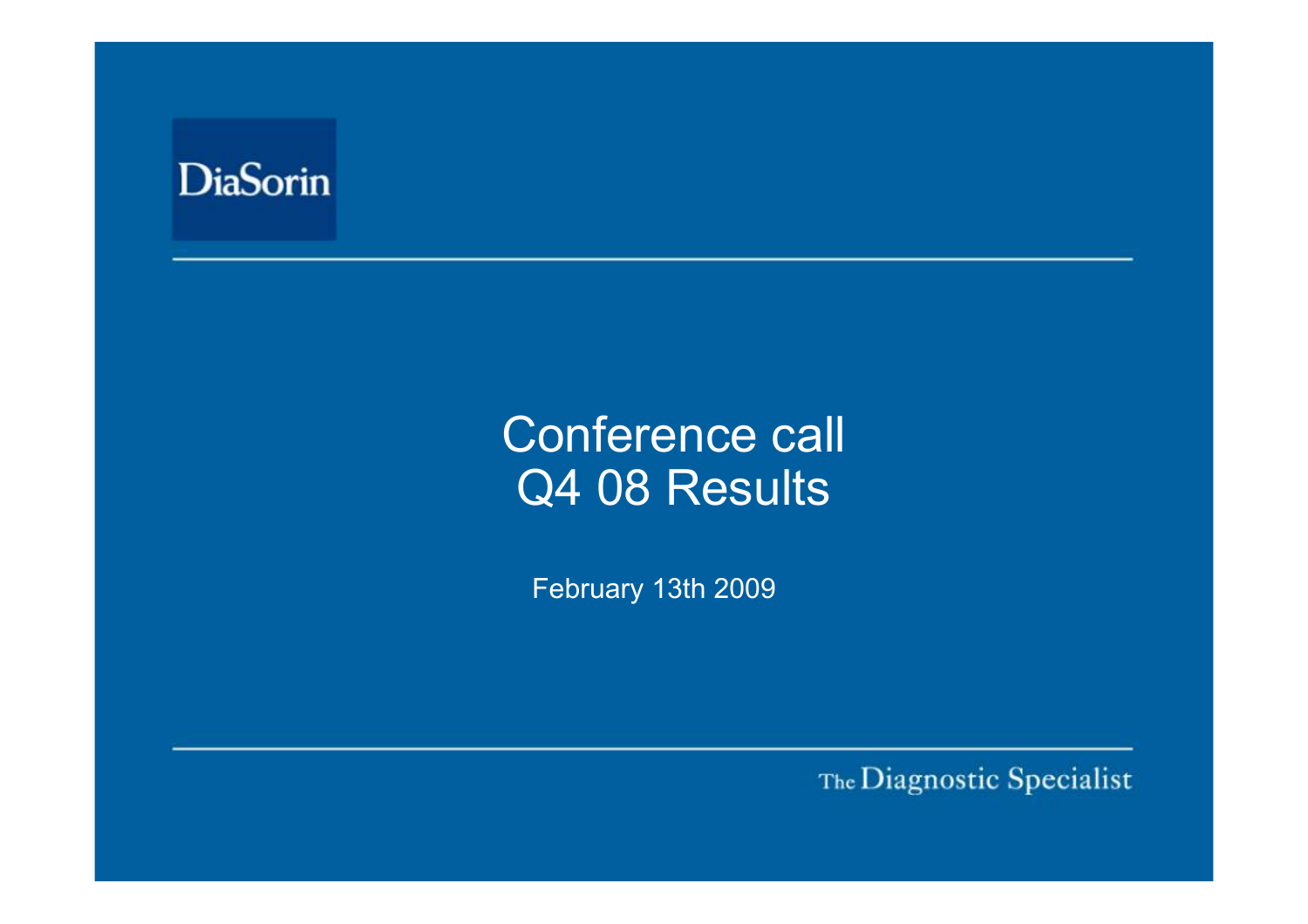

## **Q4 highlights**

- ●**Revenues grow by 33.9% (+32.9% at constant exchange rate)**
- ● **North America market still booming: Q4 sales up 67.8% as reported (+59.0% at constant exchange rates) vs previous year, also boosted by sales of Biotrin products**
- $\bullet$  **Steady enlargement of Liaison installed base, from ca. 2390 (30/09/08) to ca. 2510 (31/12/08)**
- ● **Significant consistent improvement of operating margins:**  ¾ **Gross Margin +41.8%** ¾ **Ebit +73.5%**
- ● **Net earnings increase 66.1% vs Q4 07, notwithstanding non cash foreign exchange losses in Q4 08.**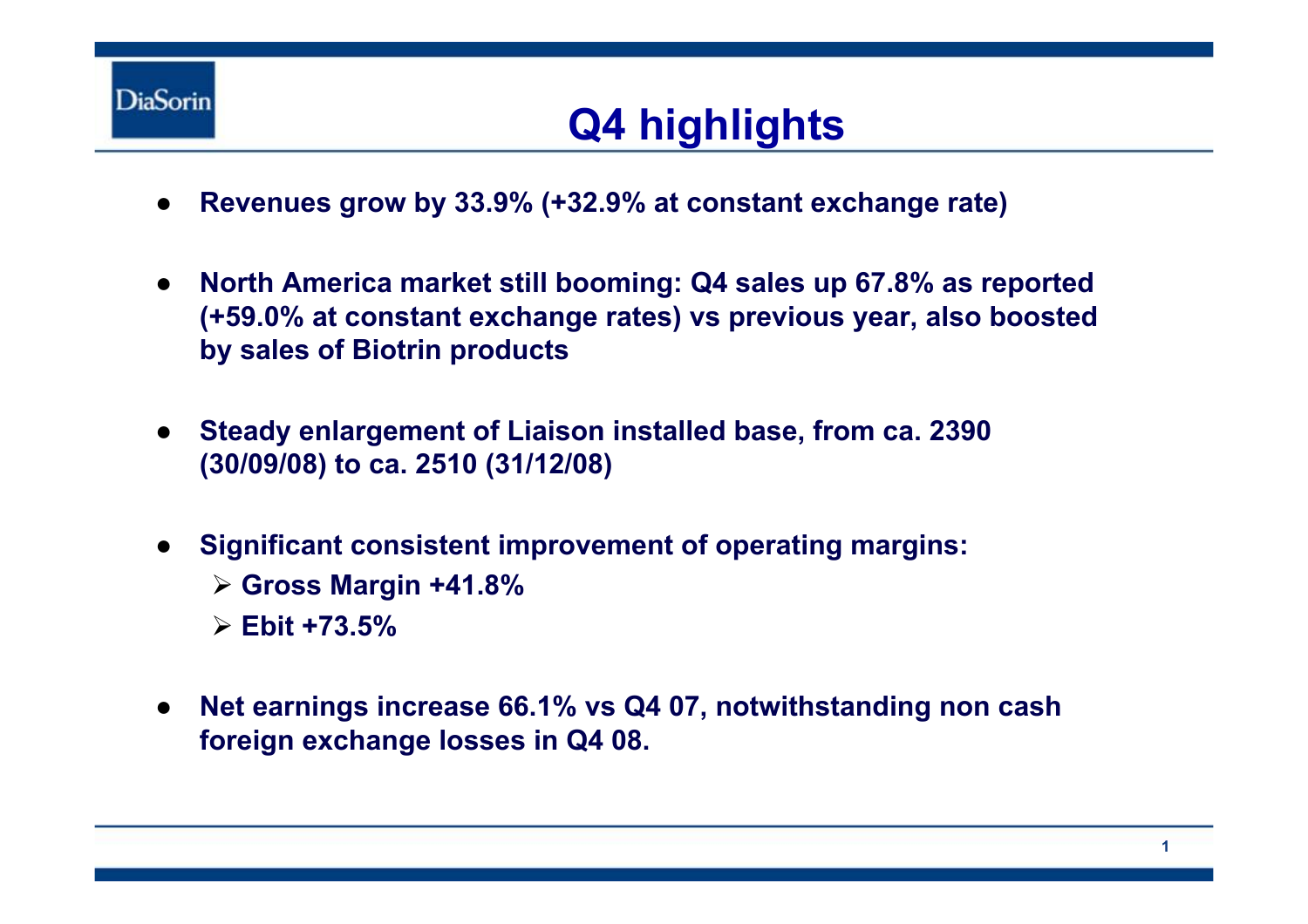**DiaSorin** 

## **Q4 Results: income statement**

| millions $\epsilon$               | Q4 2008  | Q4 2007  | $\Delta$ |
|-----------------------------------|----------|----------|----------|
| <b>Net Revenues</b>               | 68.5     | 51.2     | $+33.9%$ |
| <b>Gross profit</b>               | 45.6     | 32.1     | $+41.8%$ |
| <b>Margin</b>                     | 66.5%    | 62.8%    |          |
| G&A                               | (7.7)    | (7.0)    |          |
| R&D                               | (4.1)    | (3.0)    |          |
| S&M                               | (12.9)   | (11.0)   |          |
| <b>Total Operating Expenses</b>   | (24.7)   | (21.0)   |          |
| % on sales                        | $-36.0%$ | $-41.1%$ |          |
| Other operating Income/(Expenses) | (1.1)    | 0.3      |          |
| <b>Ebit</b>                       | 19.8     | 11.4     | $+73.5%$ |
| <b>Margin</b>                     | 28.9%    | 22.3%    |          |
| <b>Net Financial expense</b>      | (3.6)    | (0.4)    |          |
| Tax                               | (6.0)    | (4.9)    |          |
| <b>Net Result</b>                 | 10.2     | 6.2      | $+66.1%$ |
| <b>Ebitda</b>                     | 24.2     | 14.9     | $+62.0%$ |
| <b>Margin</b>                     | 35.3%    | 29.2%    |          |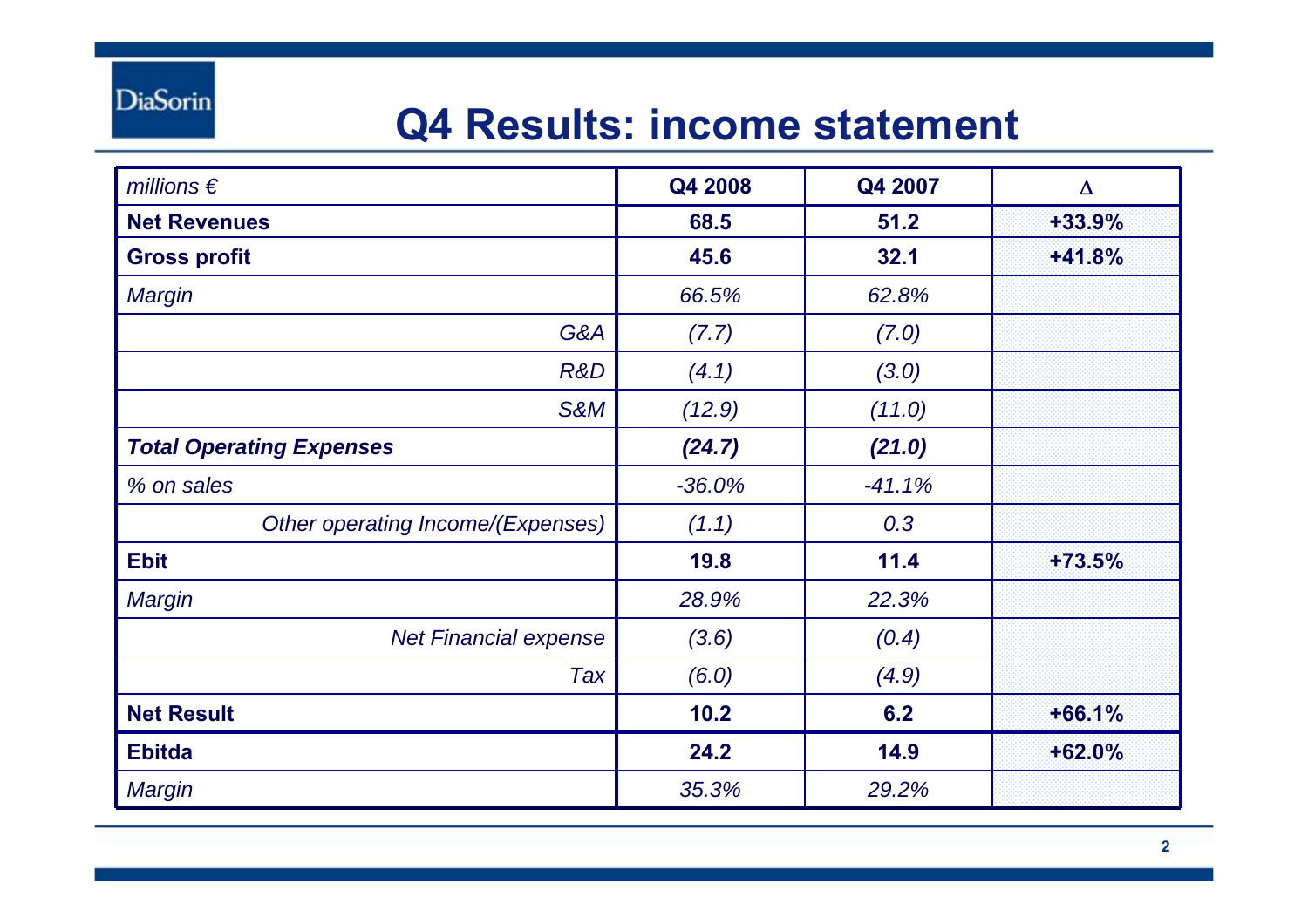**Revenues break down Q4: by technology**

ELISA sales grew by 29.4%, thanks mainly to Biotrin products (ca 21% contribution) but CLIA sales keep growing at higher rate than other technologies

**DiaSorin** 

**+46.0% Q408 vs. Q407**

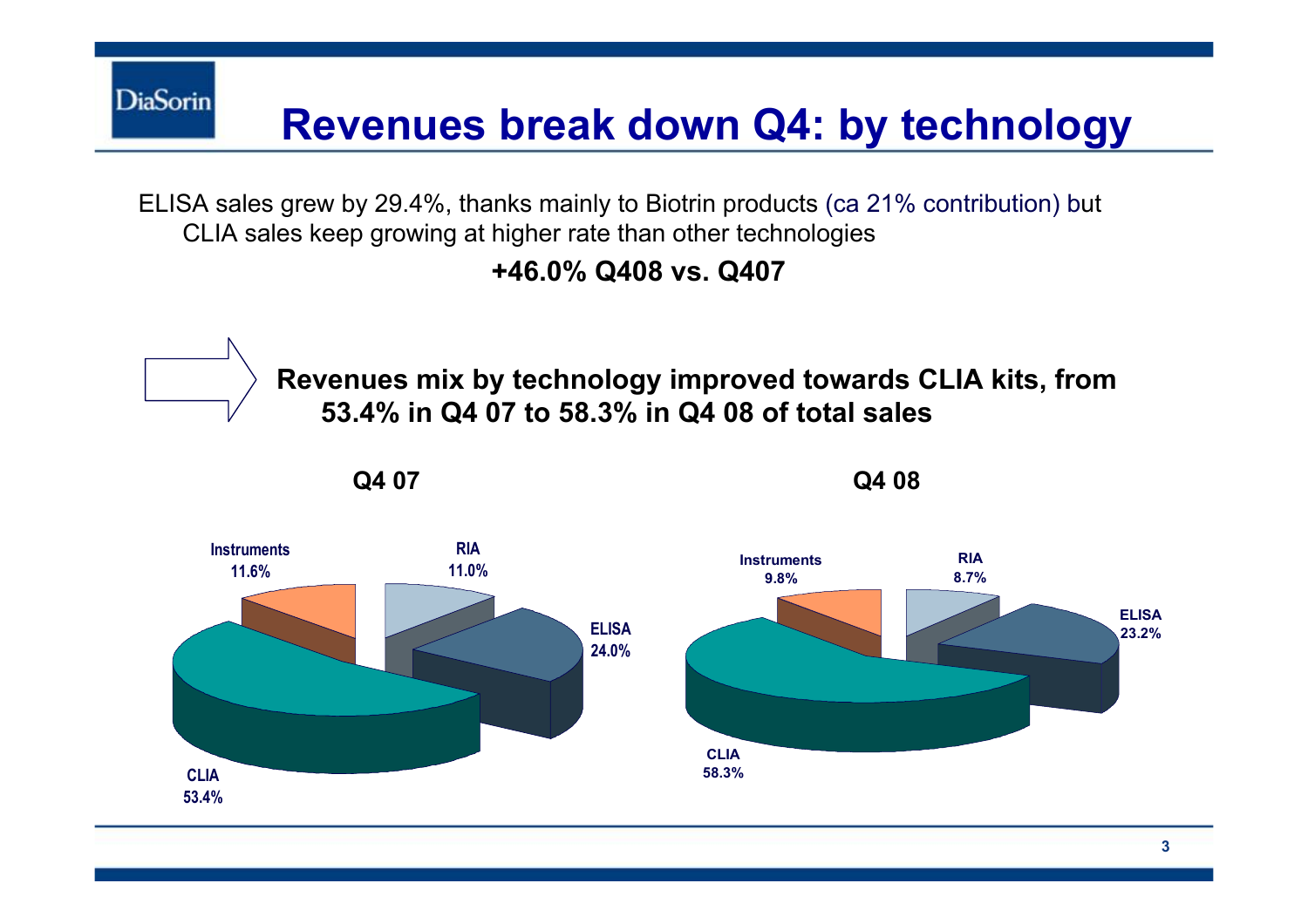#### **DiaSorin**

#### **Revenues break down Q4: by geography**

|                       | Q4   |      |       |
|-----------------------|------|------|-------|
| millions $\epsilon$   | 2008 | 2007 |       |
| Italy                 | 12.6 | 11.3 | 11.1% |
| <b>Rest of Europe</b> | 22.7 | 19.3 | 17.8% |
| <b>North America</b>  | 20.0 | 11.9 | 67.8% |
| <b>Rest of World</b>  | 13.2 | 8.7  | 52.9% |
| <b>Total</b>          | 68.5 | 51.2 | 33.9% |

●In Europe, increased market share in consolidated as well as in developing markets:

| ltaly   | $+11.1%$ | Q4 08 vs. Q4 07 |
|---------|----------|-----------------|
| France  | $+30.5%$ | Q4 08 vs. Q4 07 |
| Nordic  | $+87.1%$ | Q4 08 vs. Q4 07 |
| Belgium | $+19.7%$ | Q4 08 vs. Q4 07 |

- ● In North America, accelerating growth although affected by exchange rate trend (Biotrin contribution +9.5%): + 67.8% Q4 08 vs. Q4 07 as reported **+ 59.0%Q4 08 vs. Q4 07** at comparable FX
- ●In Rest of the World, positive trends in recent initiatives and distributors' markets

| <b>Brazil</b>      | $+54.7\%$ | Q4 08 vs. Q4 07, at comparable FX |
|--------------------|-----------|-----------------------------------|
| <b>Israel</b>      | $+59.3%$  | Q4 08 vs. Q4 07, at comparable FX |
| China              | $+46.7\%$ | Q4 08 vs. Q4 07                   |
| <b>Distributor</b> | $+72.7\%$ | Q4 08 vs. Q4 07                   |
| (mainly Australia) |           |                                   |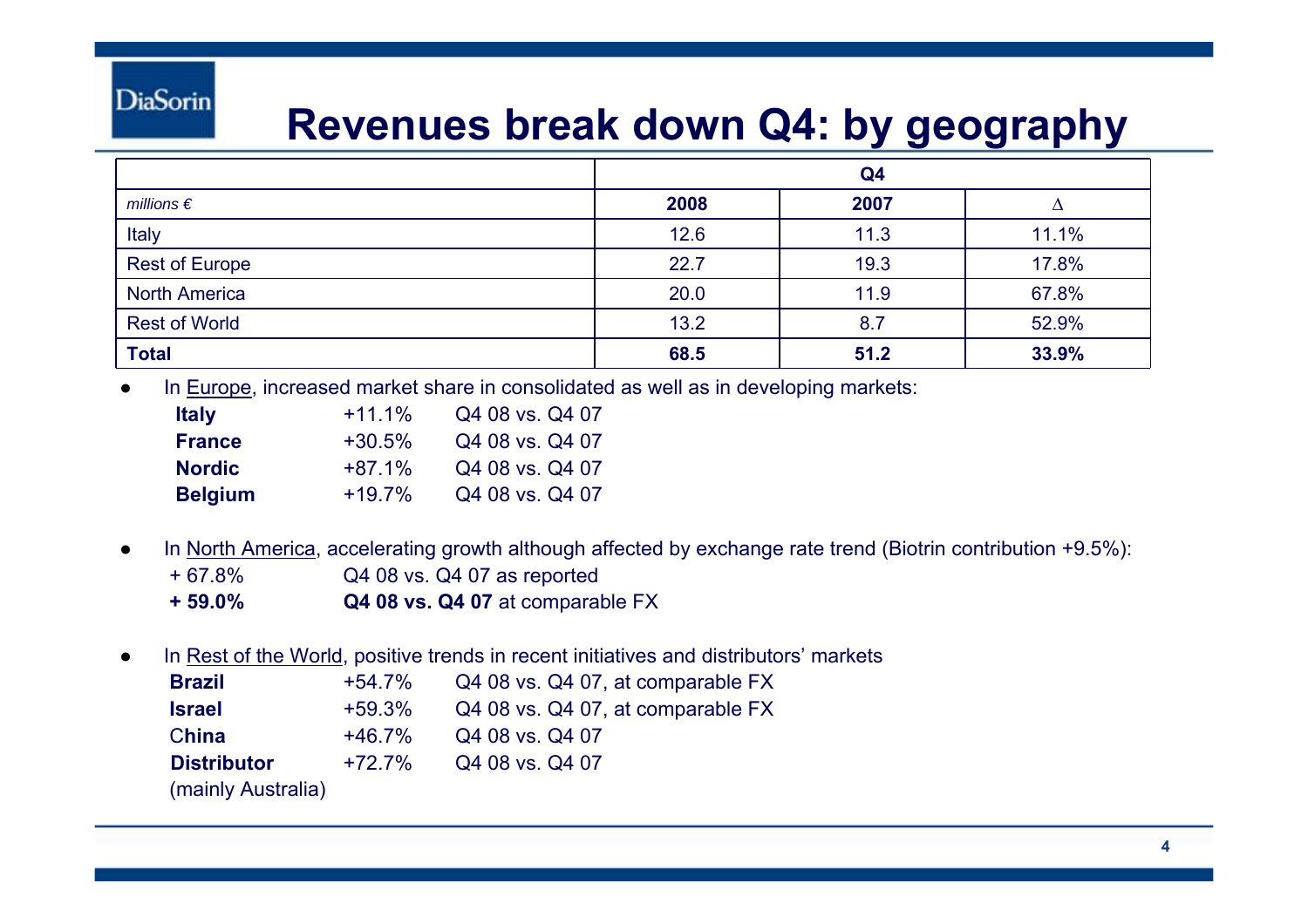#### **Continuous improvement in profitability**

Profitability growth rate accelerated:

| <b>Gross Margins</b> | <b>+41.8% Q4 08 vs. Q4 07</b> |
|----------------------|-------------------------------|
| <b>EBITDA</b>        | $+62.0\%$ Q4 08 vs. Q4 07     |
| EBIT                 | +73.5% Q4 08 vs. Q4 07        |

**from 62.8% to 66.5% of tot sales from 29.2% to 35.3 % of tot sales from 22.3% to 28.9% of tot sales** 

Thanks to:

- ● Improved technology mix: CLIA revenues represents 58.3% in Q4 08 vs. 53.4% in Q4 07
- ● Improved geographical mix: North America sales represents 29.9% in Q4 08 vs 23.3% in Q4 07
- ●Lower incidence of instrument depreciation and operational expenses on total sales
- ●Biotrin contribution

**Net Result+66.1%** Q4 08 vs. Q4 07 **from 12.1% to 14.9%** of tot sales

Despite of net financial costs in Q4 of 3.6 MM € **of which 2.4 MM € are non cash items**  related to the evaluation of group NFI in US dollars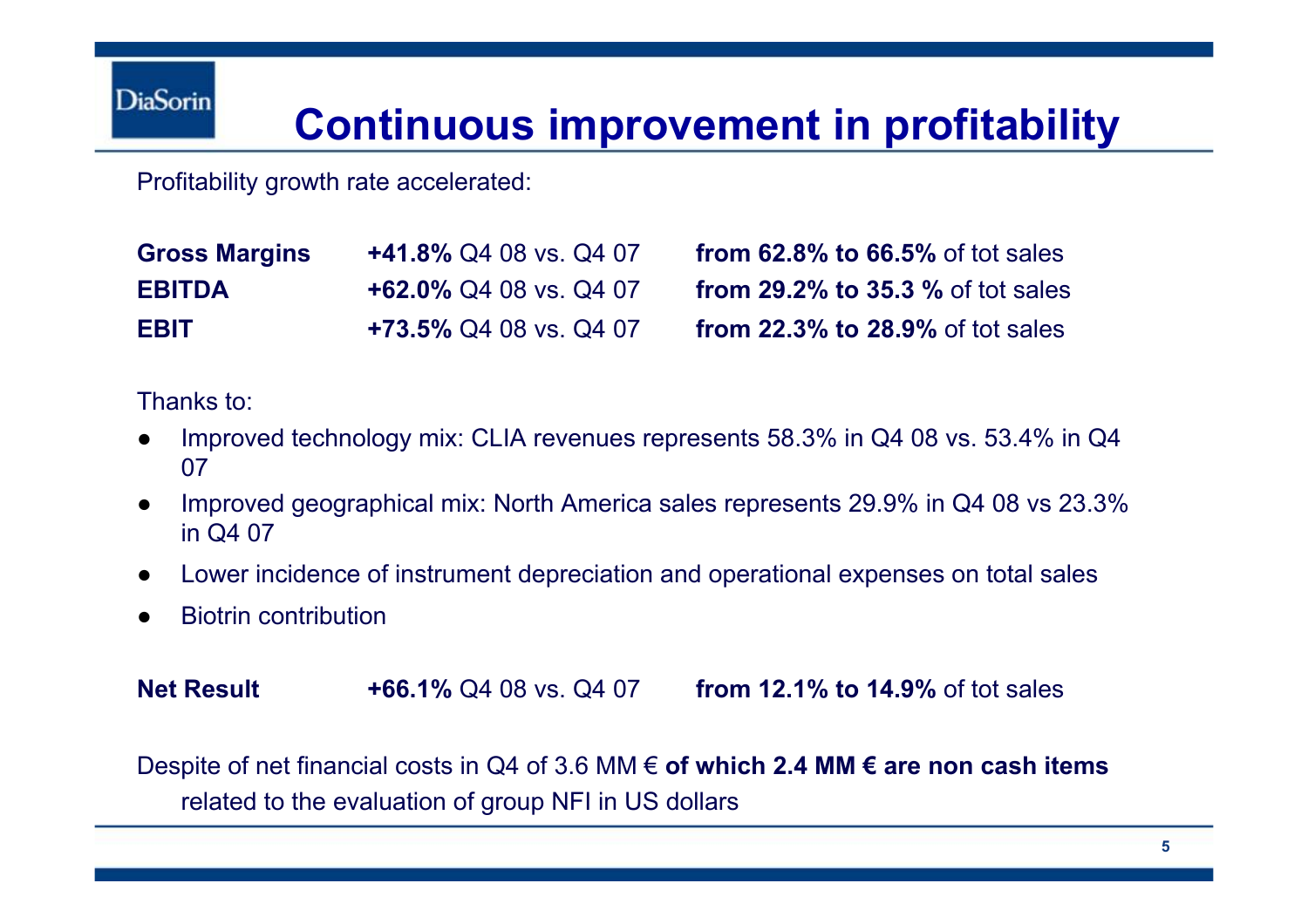#### **4Q results: balance sheet & cash flow**

| millions $\epsilon$           | 31/12/2008 | 31/12/2007 |
|-------------------------------|------------|------------|
| Total tangible asset          | 35.4       | 33.9       |
| Total intangible asset        | 93.3       | 65.4       |
| Other non-current asset       | 10.1       | 9.2        |
| <b>Net Working Capital</b>    | 58.1       | 46.2       |
| Other non-current liabilities | (22.9)     | (22.3)     |
| <b>Net Capital Employed</b>   | 174.0      | 132.4      |
| <b>Net Debt</b>               | (19.8)     | (12.1)     |
| Total shareholder's' equity   | (154.2)    | (120.3)    |

|                                               | Q4 08 | Q4 07  |
|-----------------------------------------------|-------|--------|
| Net change in cash and cash equivalents       | (4.8) | (14.1) |
| Cash and equivalents at the end of the period | 16.8  | 8.4    |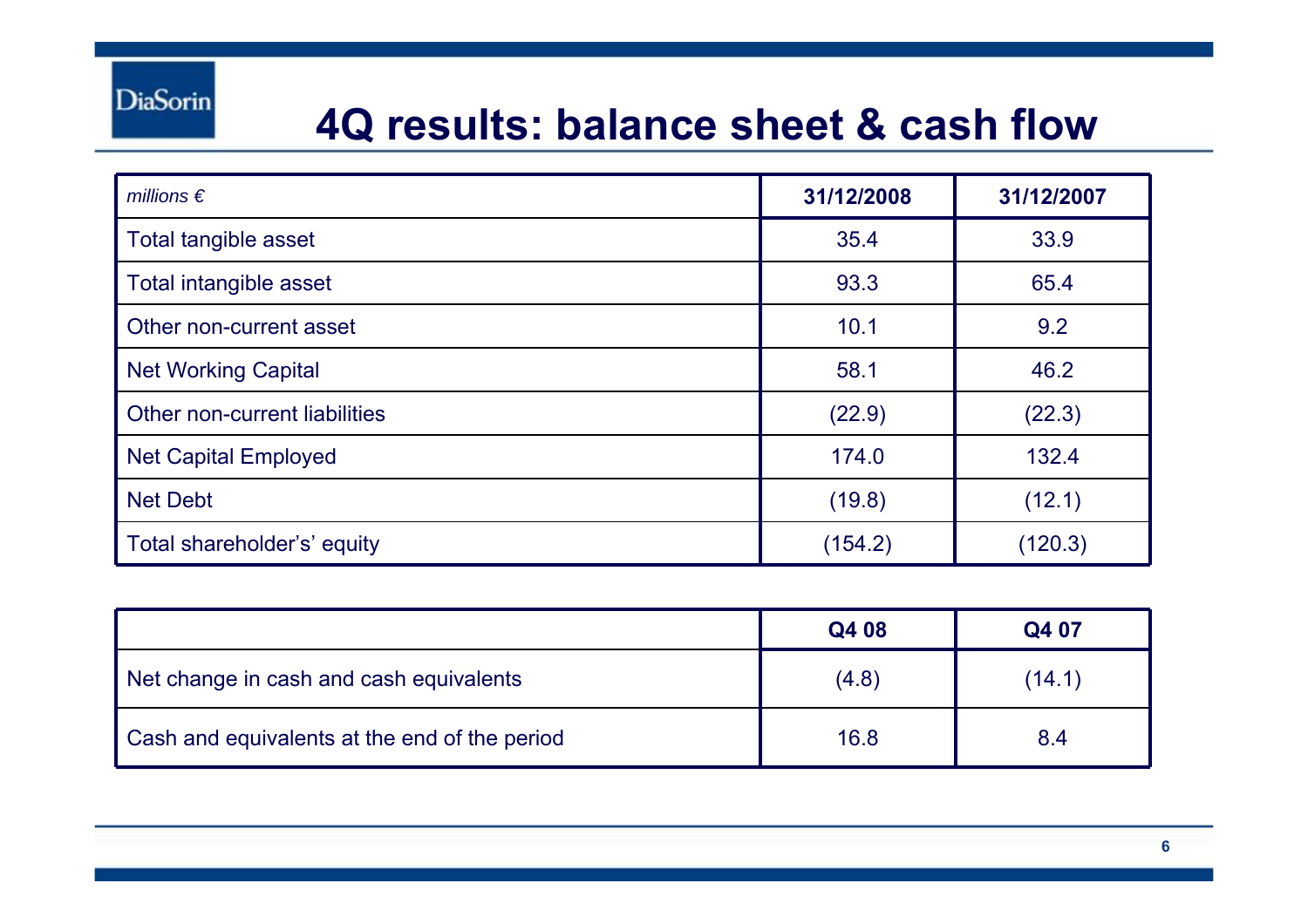

## **Solid financial structure**

- $\bullet$  **Operating cash flow € 15.3 MM in Q4 08 (bef. Capex of 9.1 MM) vs. € 7.0 MM in Q4 07 (bef. Capex of 4.3 MM);**
- ●**Net debt of € 19.8 MM at year end 08 vs. € 23.3 MM at year end Q3.**
- ● **Cash and equivalents at the end of Q4 08 amount to € 16.8 MM, after 13 MM \$ loan reimbursed during Q4 08.**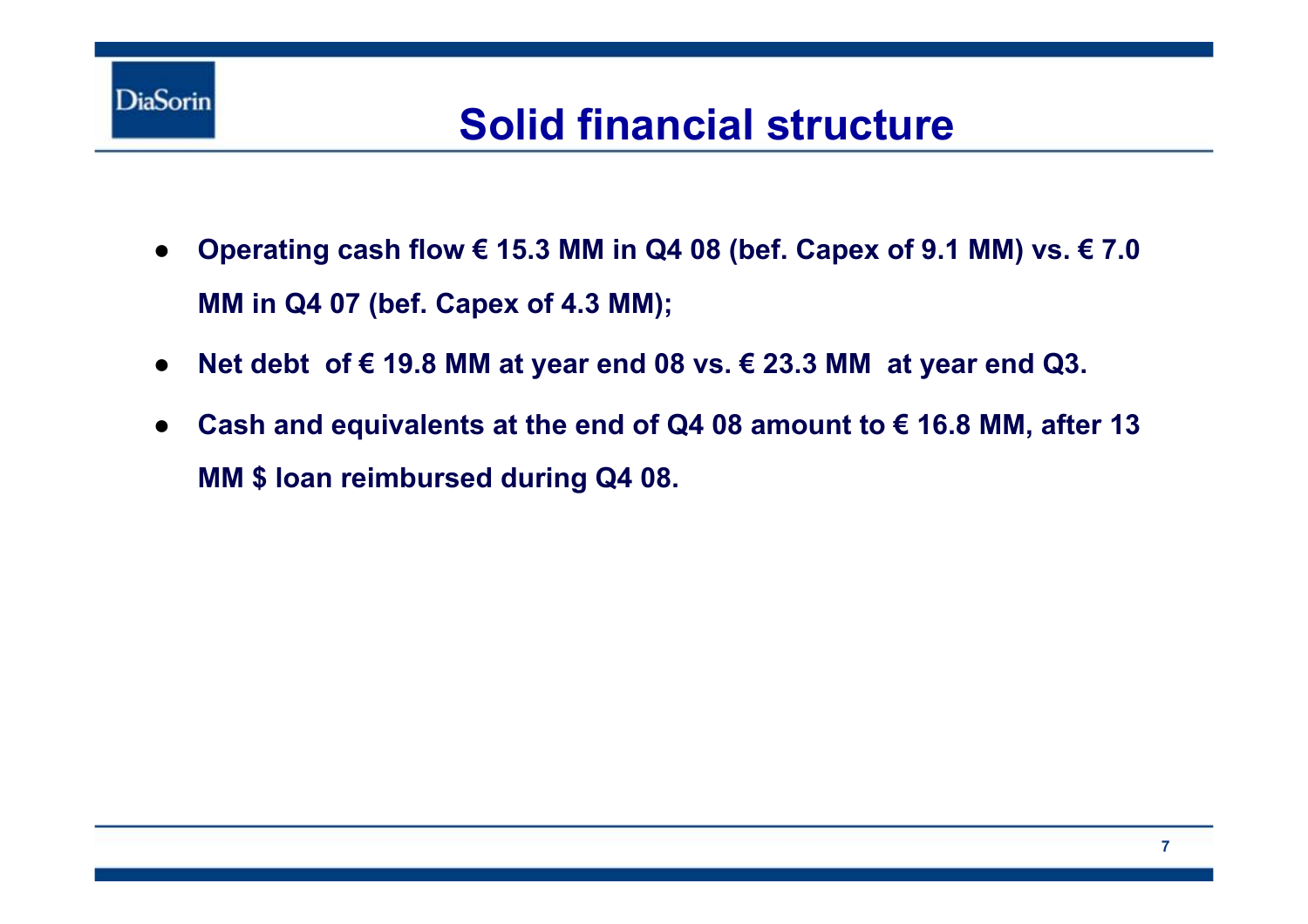**DiaSorin** 

#### **FY 2008E Results: income statement**

| millions $\epsilon$               | <b>FY 2008E</b> | <b>FY 2007</b> | Δ        |
|-----------------------------------|-----------------|----------------|----------|
| <b>Net Revenues</b>               | 244.6           | 202.3          | $+20.9%$ |
| <b>Gross profit</b>               | 160.8           | 129.3          | $+24.3%$ |
| <b>Margin</b>                     | 65.7%           | 63.9%          |          |
| G&A                               | (27.1)          | (24.7)         |          |
| R&D                               | (13.8)          | (11.2)         |          |
| <b>S&amp;M</b>                    | (47.6)          | (43.7)         |          |
| <b>Total Operating Expenses</b>   | (88.5)          | (79.5)         |          |
| % on sales                        | (36.2%)         | (39.3%)        |          |
| Other operating Income/(Expenses) | (1.2)           | (3.7)          |          |
| <b>Ebit</b>                       | 71.0            | 46.1           | $+54.2%$ |
| Margin                            | 29.0%           | 22.8%          |          |
| Ebit ex not recurring items*      | 71.0            | 50.1           | $+41.9%$ |
| <b>Margin</b>                     | 29.0%           | 24.7%          |          |
| <b>Net Financial expense</b>      | (10.9)          | (3.3)          |          |
| Tax                               | (22.5)          | (17.6)         |          |
| <b>Net Result</b>                 | 37.6            | 25.2           | $+49.0%$ |
| <b>Ebitda</b>                     | 85.9            | 60.0           | $+43.1%$ |
| <b>Margin</b>                     | 35.1%           | 29.7%          |          |
| Ebitda ex not recurring items*    | 85.9            | 64.0           | $+34.2%$ |
| Margin                            | 35.1%           | 31.6%          |          |
| * non recurring items             |                 | (4.0)          |          |